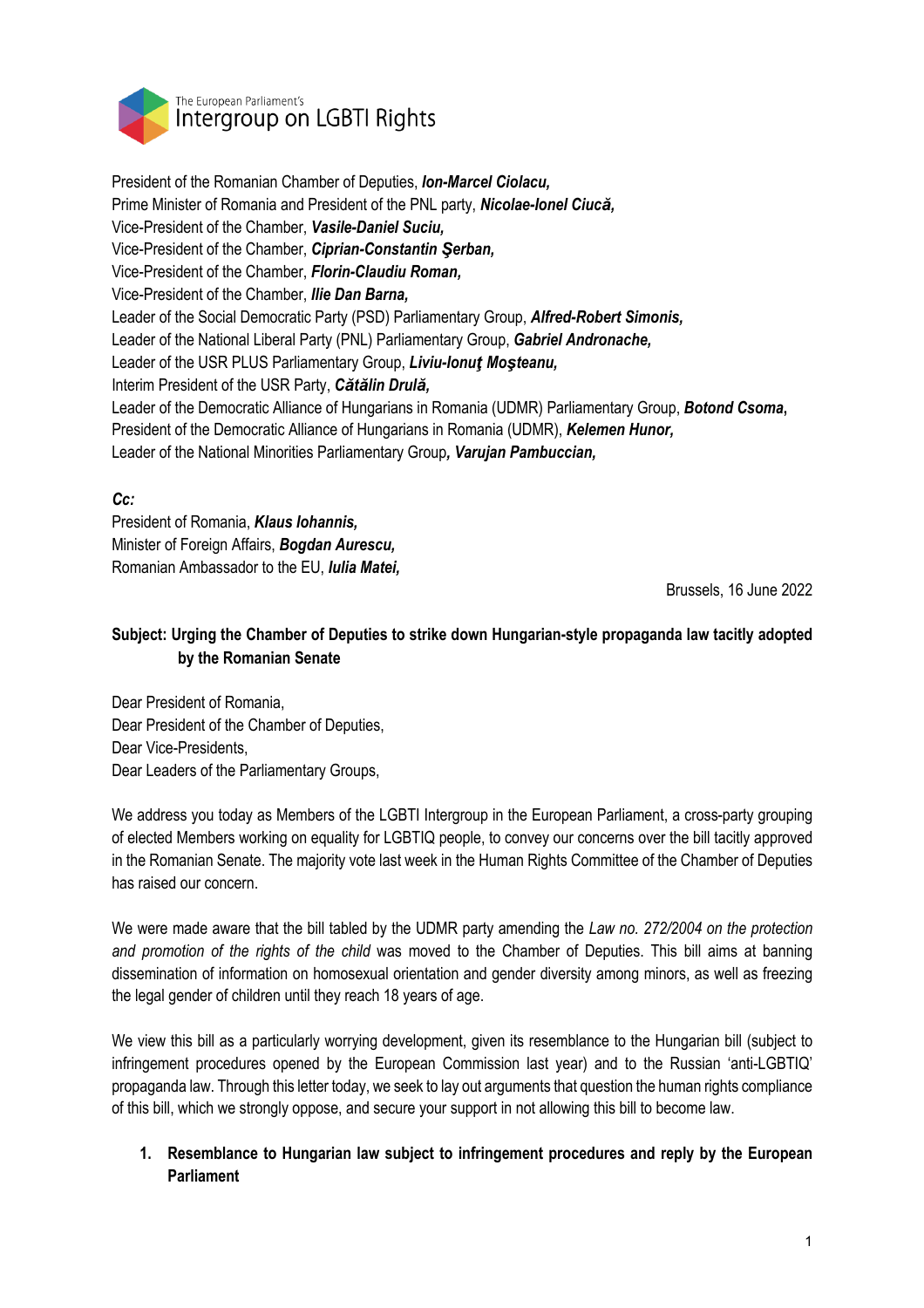In June 2021, the Hungarian Parliament adopted a bill which, at its origin, was intended to protect children against paedophile offenders, an objective shared and pursued by all EU institutions and Member States. Nevertheless, the provisions of the law were deliberately vague and carried the aim of causing a chilling effect on awareness and information on LGBTIQ persons. The law prohibited, similarly to the bill proposed in the Romanian Senate, the *'portrayal and promotion of gender identity different from sex assigned at birth, the change of sex and homosexuality'* in schools, in television programmes and in publicly available advertisements on any platforms for persons aged under 18, even for educational purposes. This law led to a condemning response by the European Parliament, which adopted a resolution noting

the law's lack of compliance with the EU's *acquis.* Equally, it called on the Commission to take legal action in the form of infringement procedures, including expedited procures, to protect the EU's legal order and the respect for fundamental rights.<sup>1</sup>

### **2. Infringement procedures initiated by the Commission, following up on Parliament's request**

On 15 July 2021, making use of its role as *Guardian of the Treaties,* the European Commission started legal action against Hungary concerning the violation of the fundamental rights of LGBTIQ people.<sup>2</sup> In the meanwhile, the Commission has requested for further information from the government in the form of a reasoned opinion in December 2021.<sup>3</sup> The government has replied to this letter and the Commission is assessing the reply before bringing the case formally to the Court of Justice of the EU.

#### **3. The bill is incompliant with the Constitution of Romania**

Article 16 of the Constitutions stipulates the conditions for equality of rights, prescribing that *"citizens are equal before the law and before public authorities, with no privileges and no discrimination".* Equally, Article 31 prescribes that *"a person's right of access to any information of public interest shall not be restricted"* and that *"public authorities, according to their competence, shall be bound to provide correct information to the citizens in public affairs and matters of personal interest".* At present, the bill proposed by the Senate seeks to protect *"the child against the dissemination by any means of content regarding the deviation from the sex established at birth or the popularisation of sex change or homosexuality"*, but carries no legal justification as to why dissemination of material concerning the diversity of sexual orientation or gender identity would be detrimental to children. Conversely, European human rights standards already address how a human-rights compliant approach is inclusive of portraying sexual orientation and gender identity.

## **4. European human rights standards on education and objective information on sexual orientation and gender identity (SOGI) are clear**

The European Parliament has recently called on Member States to combat the spread of discriminatory and unsafe misinformation on sexual and reproductive health and rights (SRHR) and to develop ageappropriate comprehensive sexuality and relationship education curricula, taking into account that the

<sup>1</sup> European Parliament resolution, (8 July 2021), *"Breaches of EU law and of the rights of LGBTIQ citizens in Hungary as a*  result of the legal changes adopted by the Hungarian Parliament (2021/2780(RSP))", accessible at https://www.europarl.europa.eu/doceo/document/TA-9-2021-0362\_EN.html.

<sup>2</sup> European Commission (17 July 2021), *"EU founding values: Commission starts legal action against Hungary and Poland for violations of fundamental rights of LGBTIQ people"*, accessible at https://ec.europa.eu/commission/presscorner/detail/en/ip\_21\_3668.

<sup>3</sup> European Commission (2 December 2021), *"December infringement package: Key decisions"*, accessible at https://ec.europa.eu/commission/presscorner/detail/en/inf\_21\_6201.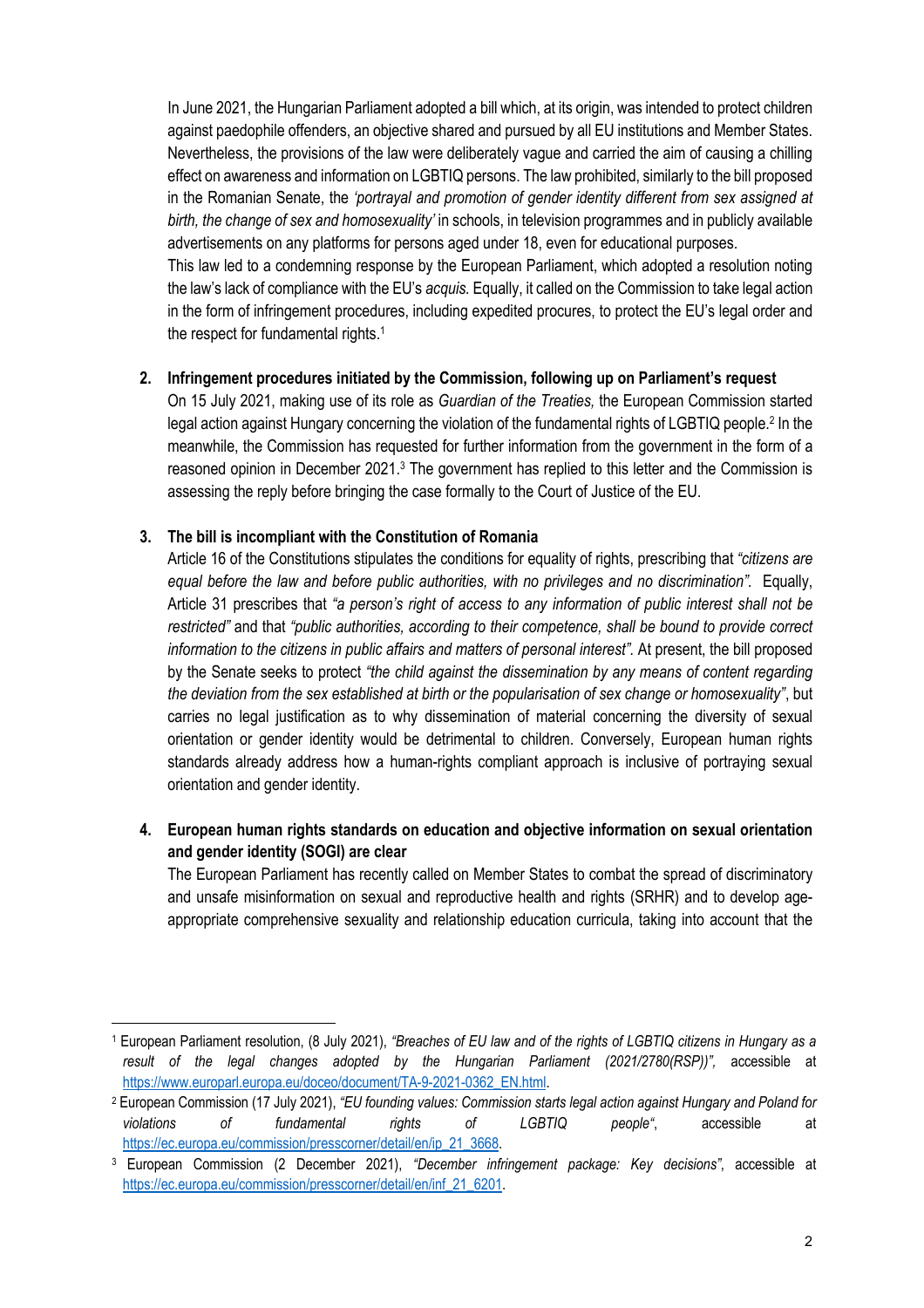imparting of information should reflect the diversity of sexual orientations, gender identities, expressions and sex characteristics. 4

Furthermore, human rights standards in Europe have in effect been clear for long. The 2010 Recommendation from the Council of Europe's Committee of Ministers on measures to address sexual orientation and gender identity (SOGI)<sup>5</sup> clearly outlined measures to outlaw discriminatory practices and to promote equality, such as providing objective information with regards to SOGI, for instance in school curricula and educational materials, and providing students with the necessary information, protection and support to enable them to live in accordance with their SOGI (¶32). It adds that *"Member states should take appropriate measures to guarantee the full legal recognition of a person's gender reassignment in all areas of life, in particular by making possible the change of name and gender in official documents in a quick, transparent and accessible way"* (¶21). Romania is not only a member of the Council of Europe, and is accordingly a party to this Recommendation, but is also a signatory of the European Convention on Human Rights, as all other EU Member States. The European Court of Human Rights has been key in enforcing the ECHR and clarifying its application.

**5. The ECtHR has clarified that Members States have an obligation to ensure Legal Gender Recognition procedures**

The Parliamentary Assembly of the Council of Europe has adopted in 2015 a resolution on transgender rights in Europe, where it called on Member States to develop quick, transparent and accessible procedures, based on self-determination, for the recognition of trans persons. In fact, the European Court of Human Rights has already clarified in 2019 in *X v. the former Yugoslav Republic of North Macedonia*<sup>6</sup> that North Macedonia was required to adopt a legislative framework for the legal recognition of trans persons. The case-law of the ECtHR is clear in ensuring that there is a positive obligation on Member States to ensure the existence of legal mechanisms for *'quick, transparent and accessible procedures'* for changing on birth certificates the registered sex of transgender people, making it so that reversing or creating barriers to this obligation (i.e. what this bill proposes) would infringe on human rights standards. Furthermore, in 2021, the ECtHR ruled in *X and Y v. Romania*<sup>7</sup> that the refusal of the national authorities to recognise the applicants' identity in the absence of gender reassignment surgery had resulted in a violation of the applicant's rights.

### **6. The Romanian Constitutional case-law is a reference to uphold**

Should the former arguments not be sufficient, a law adopted in 2020 by the Romanian Chamber of Deputies was deemed unconstitutional in Decision 907/2020. The law sought to ban discussions around themes such as gender, gender equality and gender identity in schools, universities and within professional development. The Court was categorical in stating the infringement of the right to freedom of expression, freedom of thought, right to information and, last but not least, the non-discrimination principle and the principle of equality before the law, while representing a violation of transgender people

<sup>4</sup> European Parliament resolution, (24 June 2021), *"Situation of sexual and reproductive health and rights in the EU, in the frame of women's health (2020/2215(INI))"*, accessible at https://www.europarl.europa.eu/doceo/document/TA-9-2021- 0314\_EN.html.

<sup>5</sup> Committee of Ministers of the Council of Europe (31 March 2010), *"Recommendation CM/Rec(2010)5 of the Committee of Ministers to member states on measures to combat discrimination on grounds of sexual orientation or gender identity"*, accessible at https://search.coe.int/cm/Pages/result\_details.aspx?ObjectID=09000016805cf40a.

<sup>6</sup> European Court of Human Rights in case of X v. the Former Yugoslav Republic of Macedonia (17 January 2019), Application no. 29683/16, accessible at https://hudoc.echr.coe.int/eng?i=001-189096.

 $7$  European Court of Human Rights in case of X and Y. v. Romania (1 January 2021), Application no. 2145/16, accessible at https://hudoc.echr.coe.int/eng?i=002-13101.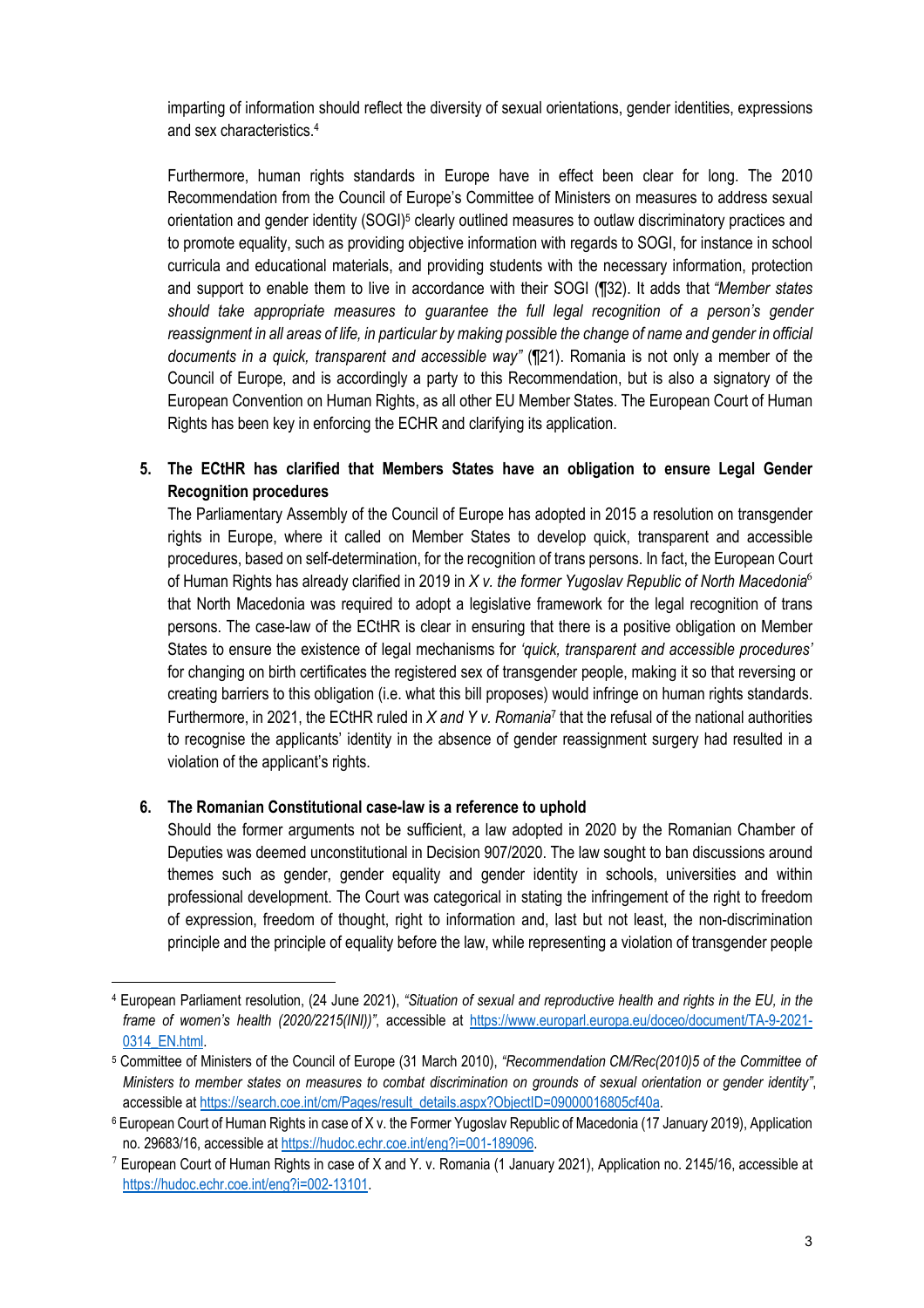and women's human dignity. Already at the time, the LGBTI Intergroup had addressed a letter to the Romanian President recalling why such a law would be fundamentally detrimental to LGBTI persons in Romania.8 We restate some of these reasons below.

## **7. What statistics show about Romania in comparison with other EU Member States on LGBTIQ persons**

The situation in Romania is concerning regarding the (lack of) protection of LGBTIQ persons:

- It is, together with Poland, the EU country registering the highest rate of physical or sexual assaults of LGBTI persons in the last five years (15%);
- it is equally among the 5 countries in Europe where the majority of the LGBTI population is almost or never open about being LGBTI;
- in particular, trans persons in the EU experience the most harassment due to being LGBTI: 1 in every 2 trans persons has claimed to have been harassed due to being LGBTI. Romania counts on the second largest percentage in the EU of persons in this situation (43%).<sup>9</sup>

**Dear President, dear Vice-Presidents, dear Leaders of the Parliamentary Groups:**

**The letter we address to you today seeks to raise your awareness about the need to unequivocally strike down this law. It is not compliant with European human rights standards, does not seek to further extend protection, but rather to roll-back on already secured rights, and further seeks to ostracise LGBTIQ people by seeking to relegate them to the shadows: no information on what it means to be LGBTIQ means further invisibility; no visibility means no awareness; no awareness means no public policies to ensure protection; and this in turn means further hatred and violence. Should all the previous reasons not be enough, adopting this bill as such would force the Commission to also open infringement procedures against Romania, for the same reasons similar action was taken against Hungary.** 

We thank you for your consideration and deliberation of the reasons laid out and encourage your support in not allowing this shameful bill to make it through the Chamber of Deputies.

We look positively forward to a reply on your behalf.

Yours sincerely,

Marc ANGEL, *Co-Chair, LGBTI Intergroup (S&D, Luxembourg)* Terry REINTKE, *Co-Chair, LGBTI Intergroup (Greens-EFA Vice-President, Germany)* Fabio Massimo CASTALDO*, Vice-President, LGBTI Intergroup (Non-attached, Italy)* Pierre KARLESKIND, *Vice-President, LGBTI Intergroup (Renew Europe, France)* Malin BJÖRK, *Vice-President, LGBTI Intergroup (The Left, Sweden)* Maria WALSH, *Vice-President, LGBTI Intergroup (EPP, Ireland)*

Michal ŠIMEČKA (Slovakia), *EP Vice-President* 

Malik AZMANI (Netherlands), *Renew Europe First Vice-President* Alice KUHNKE (Sweden), *Greens/European Free Alliance Vice-President* Sira REGO (Spain), *The Left Vice-President* Marisa MATIAS (Portugal)*, The Left Vice-President*

<sup>8</sup> LGBTI Intergroup (24 June 2020), *"MEPs urge Romanian President not to promulgate law forbidding discussions on gender and gender identity"*, accessible at http://lgbti-ep.eu/2020/06/24/meps-urge-romanian-president-not-to-promulgate-lawforbidding-discussions-on-gender-and-gender-identity/.

<sup>9</sup> Fundamental Rights Agency (May 2020), "A long way to LGBTI equality", accessible on https://fra.europa.eu/sites/default/files/fra\_uploads/fra-2020-lgbti-equality\_en.pdf.